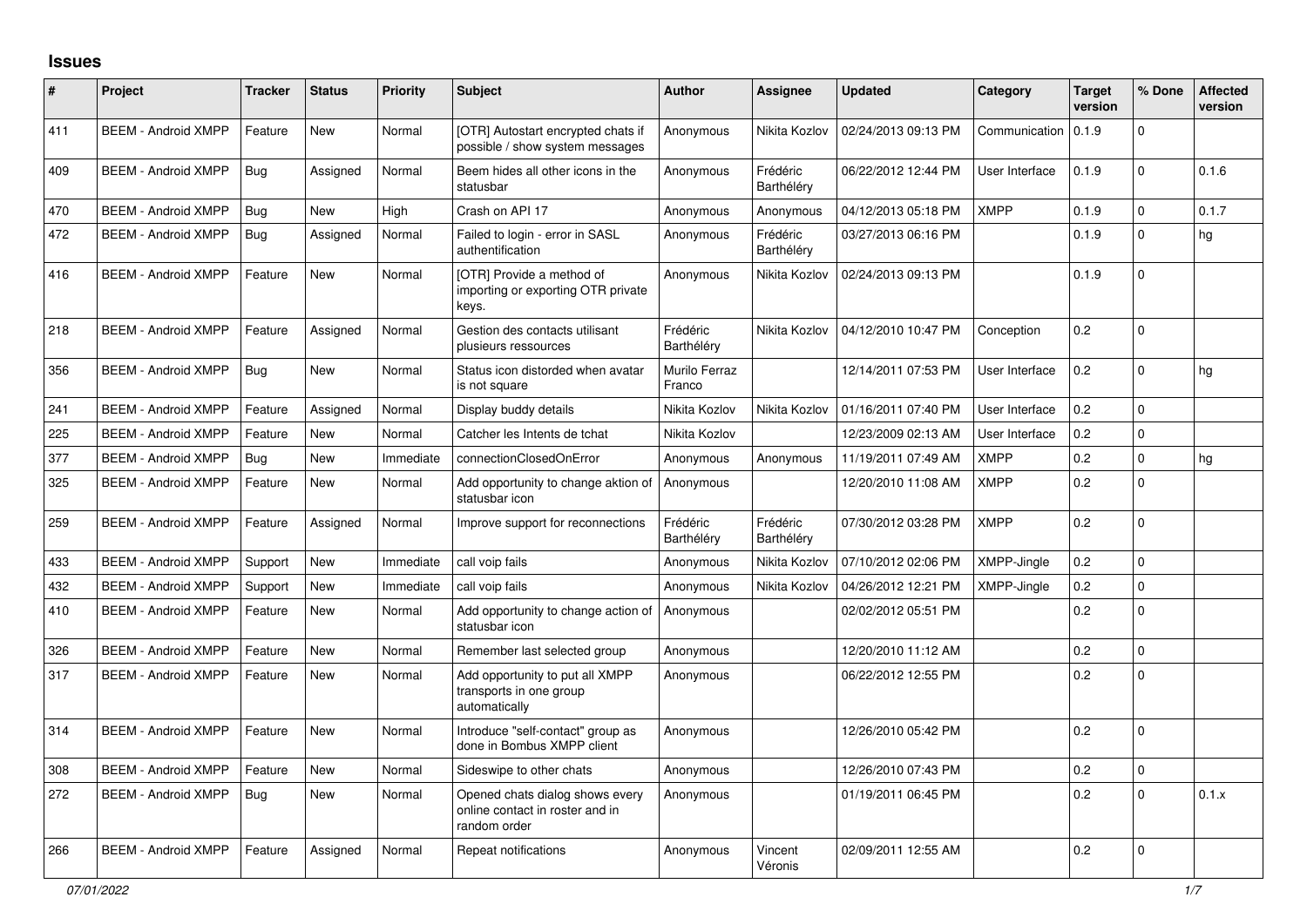| #   | Project                    | <b>Tracker</b> | <b>Status</b> | <b>Priority</b> | <b>Subject</b>                                                                               | <b>Author</b>           | <b>Assignee</b>        | <b>Updated</b>      | Category       | Target<br>version | % Done      | <b>Affected</b><br>version |
|-----|----------------------------|----------------|---------------|-----------------|----------------------------------------------------------------------------------------------|-------------------------|------------------------|---------------------|----------------|-------------------|-------------|----------------------------|
| 258 | <b>BEEM - Android XMPP</b> | Bug            | Assigned      | Normal          | Close/Crash when screen is<br>powered off                                                    | Anonymous               | Frédéric<br>Barthéléry | 07/01/2010 05:13 PM |                | 0.2               | $\mathbf 0$ | 0.1.x                      |
| 492 | <b>BEEM - Android XMPP</b> | Support        | <b>New</b>    | Urgent          | I wont to Server path in your<br>applications Beem-0.1.8                                     | Anonymous               | Beem-Core              | 05/09/2013 09:15 AM | User Interface | Dev               | $\mathbf 0$ |                            |
| 488 | <b>BEEM - Android XMPP</b> | Bug            | New           | High            | Voice call not working on different<br>network                                               | Yakub<br>Moriswala      | Beem-Core              | 03/20/2013 03:56 PM | XMPP-Jingle    | Dev               | $\Omega$    | 0.1.7                      |
| 475 | <b>BEEM - Android XMPP</b> | Support        | <b>New</b>    | Urgent          | Need<br>asmack-android-10-source-beem-ji<br>ngle.zip file                                    | Anonymous               | Nikita Kozlov          | 01/12/2013 11:30 AM | XMPP-Jingle    | Dev               | $\Omega$    |                            |
| 518 | <b>BEEM - Android XMPP</b> | Bug            | New           | High            | Beem terminates when connection<br>lost and network interface changes                        | Anonymous               |                        | 07/25/2013 07:23 AM | Communication  |                   | $\Omega$    | 0.1.8                      |
| 489 | <b>BEEM - Android XMPP</b> | Bug            | <b>New</b>    | Normal          | digest-uri wrong when using<br>separate server                                               | Anonymous               | Beem-Core              | 04/12/2013 05:16 PM | Communication  |                   | $\Omega$    | 0.1.x                      |
| 431 | <b>BEEM - Android XMPP</b> | Feature        | Assigned      | Normal          | Support XEP-0301: In-Band Real<br>Time Text (transmit typing instantly<br>while you compose) | Mark Rejhon             | Mark Rejhon            | 08/06/2012 10:55 AM | Communication  |                   | $\Omega$    |                            |
| 423 | <b>BEEM - Android XMPP</b> | Bug            | <b>New</b>    | High            | Message delivery                                                                             | Anonymous               |                        | 03/27/2012 07:03 PM | Communication  |                   | $\Omega$    | 0.1.6                      |
| 344 | <b>BEEM - Android XMPP</b> | Bug            | New           | Normal          | Beem silently quits on change of<br>data connection                                          | Anonymous               |                        | 02/21/2012 02:34 PM | Communication  |                   | $\Omega$    | 0.1.x                      |
| 343 | <b>BEEM - Android XMPP</b> | Feature        | New           | Low             | Multiple Jabber Account                                                                      | Anonymous               |                        | 02/07/2011 02:18 PM | Conception     |                   | $\mathbf 0$ |                            |
| 250 | <b>BEEM - Android XMPP</b> | Feature        | Assigned      | Normal          | Better integration to Android                                                                | Anonymous               |                        | 04/07/2010 02:16 AM | Conception     |                   | $\mathbf 0$ |                            |
| 247 | <b>BEEM - Android XMPP</b> | Support        | New           | Low             | BeemApplication - interface<br>suggestion.                                                   | John Pope               |                        | 02/21/2012 02:34 PM | Conception     |                   | $\mathbf 0$ |                            |
| 216 | <b>BEEM - Android XMPP</b> | Feature        | New           | Normal          | Multi User Chat [XEP-0045]                                                                   | Vincent<br>Véronis      |                        | 12/11/2012 06:21 PM | Conception     |                   | $\mathbf 0$ |                            |
| 562 | <b>BEEM - Android XMPP</b> | Bug            | <b>New</b>    | Normal          | Account wizard dialog: greyed<br>"Next" button                                               | viking-coyote<br>no     |                        | 10/13/2017 02:16 AM | User Interface |                   | $\Omega$    | 0.1.8                      |
| 490 | <b>BEEM - Android XMPP</b> | Feature        | <b>New</b>    | Normal          | Auto-Away after timeout                                                                      | Anonymous               |                        | 04/06/2013 06:25 AM | User Interface |                   | $\Omega$    |                            |
| 463 | <b>BEEM - Android XMPP</b> | Feature        | New           | Normal          | Higher resolution toolbar and<br>application icons                                           | Daniel<br>Aleksandersen |                        | 11/16/2012 05:48 PM | User Interface |                   | $\Omega$    |                            |
| 447 | <b>BEEM - Android XMPP</b> | Feature        | New           | High            | Password saving should not be<br>necessary                                                   | Anonymous               |                        | 08/05/2012 12:34 PM | User Interface |                   | $\Omega$    |                            |
| 330 | <b>BEEM - Android XMPP</b> | Feature        | <b>New</b>    | Normal          | Make Text selectable                                                                         | Anonymous               |                        | 12/26/2010 09:53 PM | User Interface |                   | $\mathbf 0$ |                            |
| 292 | <b>BEEM - Android XMPP</b> | Feature        | <b>New</b>    | Normal          | chat window font size                                                                        | Nikita Kozlov           |                        | 05/06/2012 11:03 AM | User Interface |                   | $\mathbf 0$ |                            |
| 287 | <b>BEEM - Android XMPP</b> | Bug            | <b>New</b>    | Normal          | Message-joining in chats breaks<br>accessibility                                             | Nolan Darilek           |                        | 07/23/2010 05:00 PM | User Interface |                   | $\mathbf 0$ | hg                         |
| 563 | <b>BEEM - Android XMPP</b> | Bug            | New           | Normal          | Beem fails to authenticate using<br>Android 5.0 Lollipop devices                             | <b>Barbra Conner</b>    |                        | 10/04/2015 02:00 AM | <b>XMPP</b>    |                   | $\Omega$    | 0.1.8                      |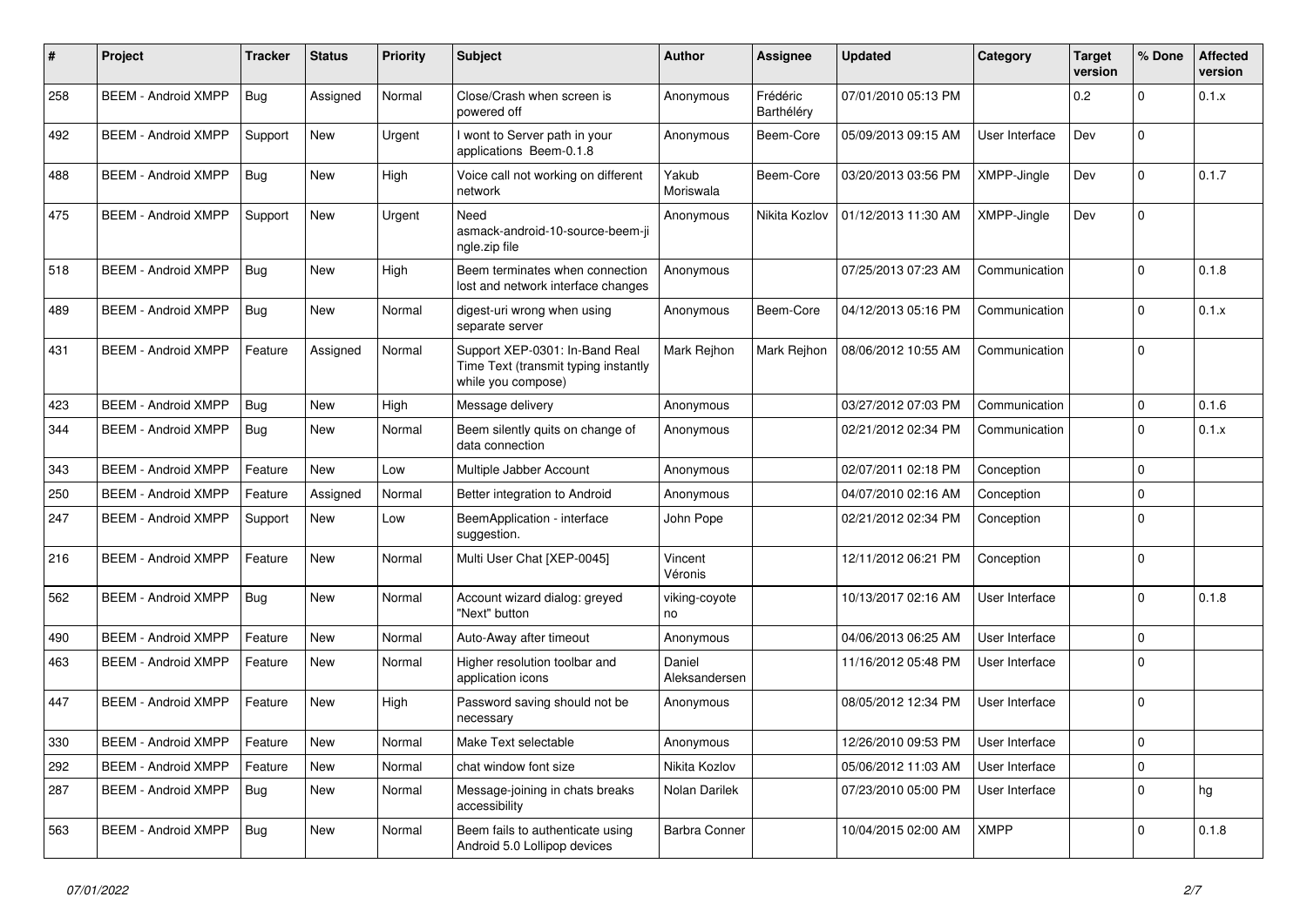| $\pmb{\#}$ | Project                    | <b>Tracker</b> | <b>Status</b> | <b>Priority</b> | <b>Subject</b>                                               | <b>Author</b>           | <b>Assignee</b> | <b>Updated</b>      | Category    | Target<br>version | % Done      | <b>Affected</b><br>version |
|------------|----------------------------|----------------|---------------|-----------------|--------------------------------------------------------------|-------------------------|-----------------|---------------------|-------------|-------------------|-------------|----------------------------|
| 561        | <b>BEEM - Android XMPP</b> | Bug            | <b>New</b>    | High            | NullPointerException (NPE) in<br>Beem Android XMPP           | Danilo<br>Dominguez     |                 | 02/02/2018 08:34 PM | <b>XMPP</b> |                   | $\mathbf 0$ | 0.1.8                      |
| 493        | <b>BEEM - Android XMPP</b> | Support        | <b>New</b>    | Low             | fails to connect to openfire server                          | Anonymous               |                 | 06/17/2013 10:24 AM | <b>XMPP</b> |                   | $\mathbf 0$ |                            |
| 479        | <b>BEEM - Android XMPP</b> | Support        | Feedback      | Normal          | Two way authentication using SSL                             | Yakub<br>Moriswala      | Nikita Kozlov   | 01/28/2013 07:41 AM | <b>XMPP</b> |                   | $\Omega$    |                            |
| 465        | <b>BEEM - Android XMPP</b> | Feature        | <b>New</b>    | Normal          | XEP-0297: Stanza Forwarding                                  | Frédéric<br>Barthéléry  |                 | 11/18/2012 03:10 PM | <b>XMPP</b> |                   | $\Omega$    |                            |
| 464        | <b>BEEM - Android XMPP</b> | Feature        | <b>New</b>    | Normal          | XEP-0158: CAPTCHA Forms                                      | Frédéric<br>Barthéléry  |                 | 11/18/2012 03:02 PM | <b>XMPP</b> |                   | $\mathbf 0$ |                            |
| 462        | <b>BEEM - Android XMPP</b> | Feature        | <b>New</b>    | Normal          | Support XEP-0280 "Message<br>Carbons"                        | Daniel<br>Aleksandersen |                 | 12/03/2013 02:42 PM | <b>XMPP</b> |                   | $\Omega$    |                            |
| 460        | <b>BEEM - Android XMPP</b> | Feature        | <b>New</b>    | Normal          | XMPP feature "XEP-0079" to<br>handle lost messages           | kolA flash              |                 | 11/07/2012 03:15 PM | <b>XMPP</b> |                   | $\Omega$    |                            |
| 448        | <b>BEEM - Android XMPP</b> | Feature        | New           | Normal          | XEP 0027: XMPP-PGP Support                                   | Anonymous               |                 | 08/07/2012 08:53 PM | <b>XMPP</b> |                   | $\mathbf 0$ |                            |
| 417        | <b>BEEM - Android XMPP</b> | Feature        | New           | Normal          | Support OAUTH and OAUTH2<br>authentication                   | Anonymous               |                 | 10/09/2012 12:10 AM | <b>XMPP</b> |                   | $\Omega$    |                            |
| 339        | <b>BEEM - Android XMPP</b> | Bug            | Feedback      | Normal          | java.lang.IllegalStateException: Not<br>connected to server. | Anonymous               |                 | 06/22/2012 12:57 PM | <b>XMPP</b> |                   | $\Omega$    | 0.1.x                      |
| 451        | <b>BEEM - Android XMPP</b> | Bug            | <b>New</b>    | Normal          | cant hear both user when using<br>audio call                 | hey<br>ijustmetyou      |                 | 10/09/2012 12:15 AM | XMPP-Jingle |                   | $\Omega$    | hg                         |
| 434        | <b>BEEM - Android XMPP</b> | Support        | New           | Immediate       | VideoChat using XMPP in Android                              | Anonymous               | Nikita Kozlov   | 04/26/2012 09:24 PM | XMPP-Jingle |                   | $\Omega$    |                            |
| 418        | <b>BEEM - Android XMPP</b> | Support        | Feedback      | Normal          | VideoChat using XMPP in Android                              | Android Buddy           | Nikita Kozlov   | 03/05/2012 10:39 AM | XMPP-Jingle |                   | $\mathbf 0$ |                            |
| 380        | <b>BEEM - Android XMPP</b> | Bug            | <b>New</b>    | Normal          | how to remove track file                                     | Anonymous               | Nikita Kozlov   | 12/13/2011 09:33 AM | XMPP-Jingle |                   | $\Omega$    | 0.1.x                      |
| 331        | <b>BEEM - Android XMPP</b> | Feature        | New           | Low             | Green and Red (start o finish a call)<br>key map.            | Anonymous               |                 | 12/31/2010 07:14 PM | XMPP-Jingle |                   | $\mathbf 0$ |                            |
| 283        | <b>BEEM - Android XMPP</b> | Feature        | New           | Normal          | <b>Voice Support</b>                                         | Guillermo Lo<br>Coco    |                 | 12/27/2010 08:26 PM | XMPP-Jingle |                   | $\Omega$    |                            |
| 567        | <b>BEEM - Android XMPP</b> | Support        | New           | Normal          | How To Run Beem In Android<br>Studio                         | Flameater<br>Flameater  |                 | 10/13/2017 02:15 AM |             |                   | $\Omega$    |                            |
| 566        | <b>BEEM - Android XMPP</b> | Support        | New           | High            | Beam Multi User Chat                                         | Srilatha Avula          |                 | 10/13/2017 02:16 AM |             |                   | $\mathbf 0$ |                            |
| 565        | <b>BEEM - Android XMPP</b> | Bug            | New           | Normal          | Registering a new account does not<br>seem to work           | Antoine<br>Amarilli     |                 | 12/07/2017 09:52 AM |             |                   | $\Omega$    | 0.1.8                      |
| 527        | <b>BEEM - Android XMPP</b> | Bug            | <b>New</b>    | Normal          | Cleanup Server list                                          | Anonymous               |                 | 10/13/2017 02:17 AM |             |                   | $\Omega$    | 0.1.8                      |
| 525        | <b>BEEM - Android XMPP</b> | Bug            | New           | High            | Keeps Disconecting                                           | Anonymous               |                 | 01/21/2014 02:25 PM |             |                   | $\mathbf 0$ | 0.1.8                      |
| 524        | <b>BEEM - Android XMPP</b> | Feature        | New           | Normal          | Conference                                                   | Anonymous               |                 | 12/24/2013 09:37 AM |             |                   | $\mathbf 0$ |                            |
| 520        | <b>BEEM - Android XMPP</b> | Bug            | New           | Normal          | Auto-away triggers LED notification                          | Anonymous               |                 | 07/29/2013 11:02 AM |             |                   | $\Omega$    | 0.1.8                      |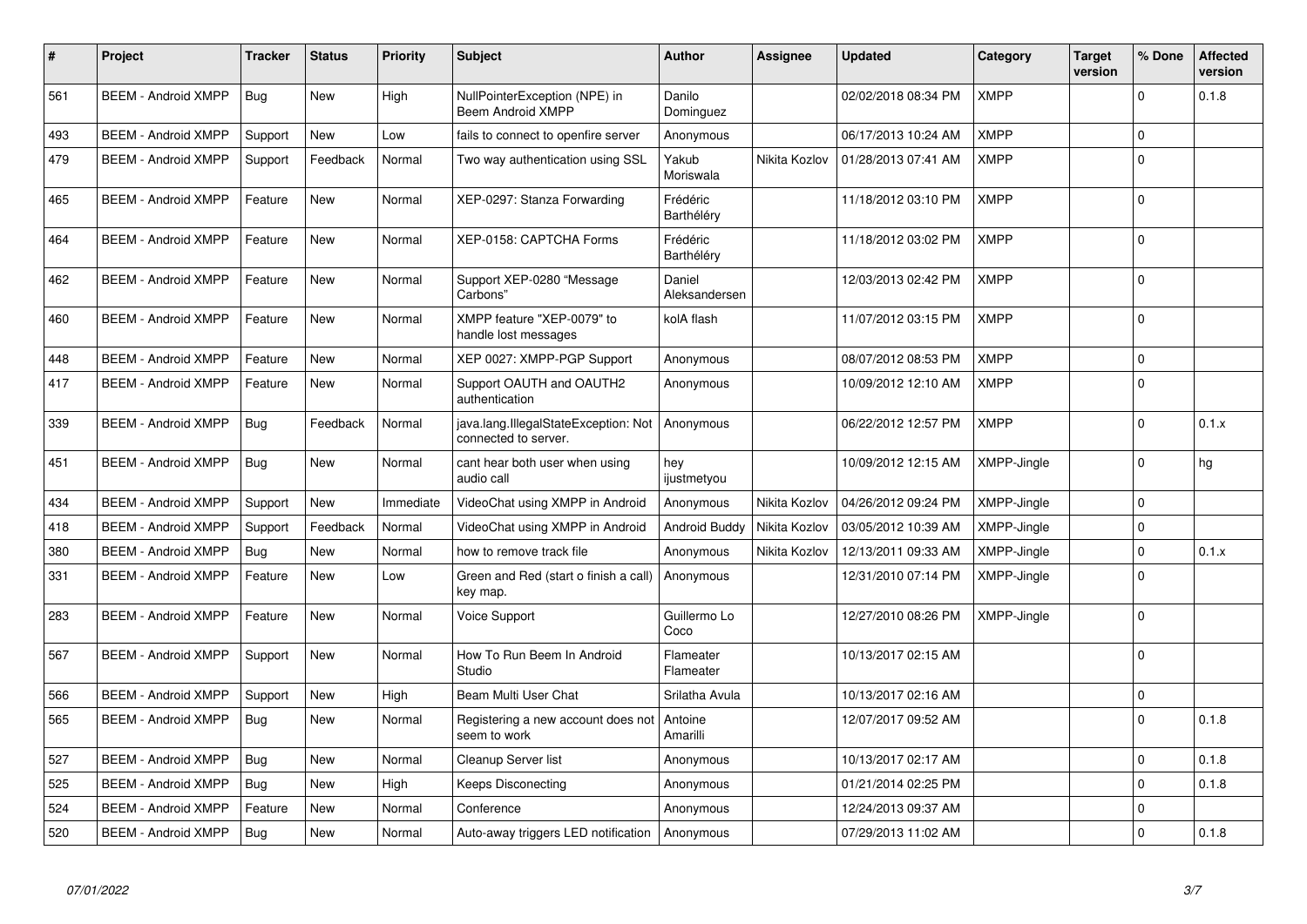| #   | Project                    | <b>Tracker</b> | <b>Status</b> | <b>Priority</b> | Subject                                                                                                                                | <b>Author</b>          | Assignee               | <b>Updated</b>      | Category | <b>Target</b><br>version | % Done      | <b>Affected</b><br>version |
|-----|----------------------------|----------------|---------------|-----------------|----------------------------------------------------------------------------------------------------------------------------------------|------------------------|------------------------|---------------------|----------|--------------------------|-------------|----------------------------|
| 495 | <b>BEEM - Android XMPP</b> | Support        | Feedback      | Normal          | Login failed. fails to connect to<br>openfire server                                                                                   | Anonymous              |                        | 11/14/2014 08:50 AM |          |                          | $\Omega$    |                            |
| 494 | <b>BEEM - Android XMPP</b> | Feature        | <b>New</b>    | Normal          | Lancement d'un daemon au<br>démarrage du système                                                                                       | Aurélien<br>werner     |                        | 02/02/2018 08:35 PM |          |                          | $\mathbf 0$ |                            |
| 491 | <b>BEEM - Android XMPP</b> | Bug            | <b>New</b>    | Normal          | Connection failed. No response<br>from server                                                                                          | Anonymous              |                        | 04/25/2013 05:19 PM |          |                          | $\mathbf 0$ | 0.1.8                      |
| 487 | <b>BEEM - Android XMPP</b> | Bug            | <b>New</b>    | High            | "beem" automatically terminated                                                                                                        | Chris Weiland          |                        | 03/15/2013 06:23 PM |          |                          | $\mathbf 0$ | 0.1.8                      |
| 486 | <b>BEEM - Android XMPP</b> | Feature        | New           | Normal          | The New Version isso far very<br>$nice$ ;-)                                                                                            | Chris Weiland          | Frédéric<br>Barthéléry | 03/15/2013 03:45 PM |          |                          | $\Omega$    |                            |
| 482 | <b>BEEM - Android XMPP</b> | Support        | New           | Urgent          | Call Sub Menu Name Change                                                                                                              | hey<br>ijustmetyou     |                        | 02/20/2013 01:53 PM |          |                          | $\mathbf 0$ |                            |
| 477 | <b>BEEM - Android XMPP</b> | Support        | Feedback      | Normal          | Cannot login by facebook account                                                                                                       | Anonymous              |                        | 03/25/2013 03:00 PM |          |                          | $\mathbf 0$ |                            |
| 468 | <b>BEEM - Android XMPP</b> | Support        | <b>New</b>    | Urgent          | beam for nokia / as for java<br>supported phones . (not for android)                                                                   | Anonymous              |                        | 11/26/2012 01:28 PM |          |                          | $\mathbf 0$ |                            |
| 467 | <b>BEEM - Android XMPP</b> | Feature        | <b>New</b>    | Urgent          | Is Audio call(Voice call) feature<br>available for Android?                                                                            | Anonymous              |                        | 11/23/2012 07:35 AM |          |                          | $\Omega$    |                            |
| 466 | <b>BEEM - Android XMPP</b> | Feature        | <b>New</b>    | High            | gpg                                                                                                                                    | Anonymous              |                        | 11/22/2012 02:28 PM |          |                          | $\mathbf 0$ |                            |
| 461 | <b>BEEM - Android XMPP</b> | <b>Bug</b>     | New           | Normal          | Presence not change                                                                                                                    | Anonymous              |                        | 11/12/2012 06:55 PM |          |                          | $\mathbf 0$ | hg                         |
| 459 | <b>BEEM - Android XMPP</b> | <b>Bug</b>     | New           | Urgent          | Presence are not change                                                                                                                | Chathura<br>Wijesinghe |                        | 11/07/2012 09:38 AM |          |                          | $\Omega$    | 0.1.7                      |
| 458 | <b>BEEM - Android XMPP</b> | <b>Bug</b>     | New           | Urgent          | what account to use to initiate call?                                                                                                  | Anonymous              |                        | 11/07/2012 01:14 AM |          |                          | $\mathbf 0$ | 0.1.6                      |
| 457 | <b>BEEM - Android XMPP</b> | Bug            | New           | Normal          | Activity<br>com.beem.project.beem.ui.LoginAni<br>m has leaked ServiceConnection                                                        | Anonymous              | Frédéric<br>Barthéléry | 09/22/2016 09:35 PM |          |                          | $\Omega$    | hg                         |
| 455 | <b>BEEM - Android XMPP</b> | Bug            | New           | Normal          | Could not new<br>COnnectionConfiguration if<br>mService is NUMBERIC IP, in<br>BeemSerice.initConnectionConfig()<br>base on Android X86 | Anonymous              |                        | 10/30/2012 04:44 AM |          |                          | $\Omega$    | 0.1.7                      |
| 453 | <b>BEEM - Android XMPP</b> | Bug            | New           | Urgent          | Beem does not show account login<br>with resource id?                                                                                  | Anonymous              |                        | 09/29/2012 05:24 AM |          |                          | $\mathbf 0$ | hg                         |
| 450 | <b>BEEM - Android XMPP</b> | Support        | <b>New</b>    | Normal          | No response from Openfire when<br>login                                                                                                | Anonymous              |                        | 09/12/2012 04:41 AM |          |                          | $\mathbf 0$ |                            |
| 446 | <b>BEEM - Android XMPP</b> | <b>Bug</b>     | New           | High            | Terminates or hungs up<br>immediately after lost connectivity                                                                          | Anonymous              |                        | 01/20/2013 11:02 AM |          |                          | $\mathbf 0$ | 0.1.7                      |
| 445 | <b>BEEM - Android XMPP</b> | Feature        | New           | Normal          | Add option to hide ongoing<br>notification                                                                                             | Anonymous              |                        | 07/24/2012 06:44 PM |          |                          | $\mathbf 0$ |                            |
| 444 | <b>BEEM - Android XMPP</b> | Bug            | New           | Urgent          | Disconnets+terminates after a few<br>minues of idling                                                                                  | Anonymous              |                        | 07/22/2012 11:15 AM |          |                          | $\mathbf 0$ | 0.1.7                      |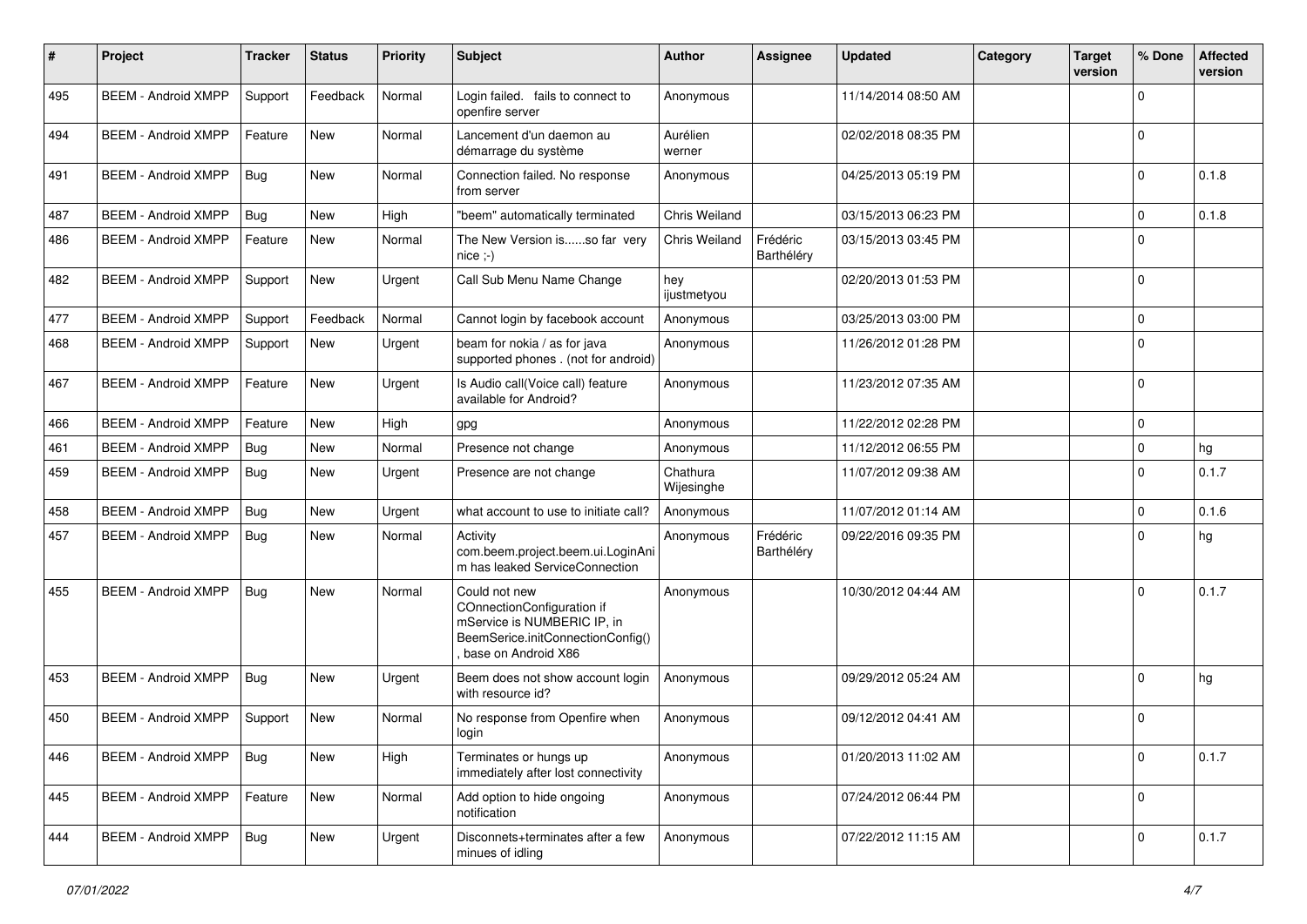| #   | Project                    | <b>Tracker</b> | <b>Status</b> | <b>Priority</b> | <b>Subject</b>                                                                                    | <b>Author</b>                | Assignee | <b>Updated</b>      | Category | <b>Target</b><br>version | % Done      | <b>Affected</b><br>version |
|-----|----------------------------|----------------|---------------|-----------------|---------------------------------------------------------------------------------------------------|------------------------------|----------|---------------------|----------|--------------------------|-------------|----------------------------|
| 443 | <b>BEEM - Android XMPP</b> | Feature        | New           | Normal          | Indicate if a contact is logged-in<br>from more than 1 resource                                   | Anonymous                    |          | 07/10/2012 02:02 PM |          |                          | 0           |                            |
| 442 | <b>BEEM - Android XMPP</b> | Feature        | <b>New</b>    | Normal          | Notification settings: add option for<br>making notification LED/light blink<br>on new message(s) | Anonymous                    |          | 07/09/2012 04:17 PM |          |                          | $\Omega$    |                            |
| 440 | <b>BEEM - Android XMPP</b> | Feature        | <b>New</b>    | Normal          | Make use of notification light                                                                    | Anonymous                    |          | 07/09/2012 02:33 PM |          |                          | $\Omega$    |                            |
| 435 | <b>BEEM - Android XMPP</b> | Feature        | <b>New</b>    | Normal          | optimized chat-interface in<br>landscape-mode                                                     | Anonymous                    |          | 05/16/2012 08:00 PM |          |                          | $\Omega$    |                            |
| 429 | <b>BEEM - Android XMPP</b> | Bug            | Feedback      | Normal          | Crash when empty contactlist                                                                      | Anonymous                    |          | 06/22/2012 12:37 PM |          |                          | $\Omega$    | 0.1.6                      |
| 428 | <b>BEEM - Android XMPP</b> | Bug            | <b>New</b>    | Normal          | [OTR] switching to Start OTR not<br>always working                                                | Anonymous                    |          | 04/16/2012 06:41 PM |          |                          | $\Omega$    | 0.1.6                      |
| 427 | <b>BEEM - Android XMPP</b> | Feature        | <b>New</b>    | High            | [OTR] auto-start and require<br>options                                                           | Anonymous                    |          | 04/12/2013 05:17 PM |          |                          | $\Omega$    |                            |
| 422 | <b>BEEM - Android XMPP</b> | Feature        | <b>New</b>    | High            | <b>XMPP Jingle Support</b>                                                                        | Anonymous                    |          | 03/26/2012 06:36 PM |          |                          | $\Omega$    |                            |
| 421 | <b>BEEM - Android XMPP</b> | Bug            | New           | Normal          | Chats show HTML tags                                                                              | Anonymous                    |          | 03/19/2012 05:10 PM |          |                          | $\mathbf 0$ | 0.1.7                      |
| 420 | <b>BEEM - Android XMPP</b> | Bug            | <b>New</b>    | Normal          | Led always flashing                                                                               | Anonymous                    |          | 03/14/2012 11:58 PM |          |                          | $\Omega$    | 0.1.7                      |
| 419 | <b>BEEM - Android XMPP</b> | Feature        | New           | Low             | [OTR] Provide more verbose OTR<br>support                                                         | Anonymous                    |          | 03/05/2012 12:16 AM |          |                          | $\Omega$    |                            |
| 412 | <b>BEEM - Android XMPP</b> | Bug            | <b>New</b>    | Normal          | beem 1.7-rc2 exits after some time<br>when the phone is not being used                            | Anonymous                    |          | 02/04/2012 10:54 AM |          |                          | $\Omega$    | hg                         |
| 405 | <b>BEEM - Android XMPP</b> | Support        | New           | High            | Eclipse                                                                                           | Anonymous                    |          | 01/30/2012 12:38 PM |          |                          | $\mathbf 0$ |                            |
| 404 | <b>BEEM - Android XMPP</b> | Feature        | New           | Low             | Show special icons for users at<br>xmpp transports (like gajim)                                   | Loop Back                    |          | 01/27/2012 11:22 AM |          |                          | $\Omega$    |                            |
| 402 | <b>BEEM - Android XMPP</b> | Feature        | <b>New</b>    | Low             | Use Android Contacts                                                                              | Anonymous                    |          | 02/04/2012 04:53 PM |          |                          | $\Omega$    |                            |
| 401 | <b>BEEM - Android XMPP</b> | Feature        | New           | Low             | Ice Cream Sandwich Interface<br>following Design Guidelines                                       | Anonymous                    |          | 01/27/2012 11:11 AM |          |                          | $\Omega$    |                            |
| 400 | <b>BEEM - Android XMPP</b> | Feature        | <b>New</b>    | Normal          | Implement XEP-0198 Stream<br>Managment                                                            | argafål (Daniel<br>Michalik) |          | 04/12/2013 05:15 PM |          |                          | $\Omega$    |                            |
| 399 | <b>BEEM - Android XMPP</b> | <b>Bug</b>     | <b>New</b>    | Normal          | User subscription can stay<br>unanswered but doesn't show<br>anywhere                             | Anonymous                    |          | 01/26/2012 12:31 PM |          |                          | $\Omega$    | 0.1.6                      |
| 398 | <b>BEEM - Android XMPP</b> | Feature        | <b>New</b>    | Normal          | XEP-0184 Message Receipt                                                                          | Anonymous                    |          | 02/23/2012 11:12 AM |          |                          | $\Omega$    |                            |
| 397 | <b>BEEM - Android XMPP</b> | <b>Bug</b>     | New           | Normal          | Outgoing messages are not<br>necessarily sent but no indication is<br>given                       | Anonymous                    |          | 02/21/2012 02:34 PM |          |                          | $\Omega$    | hg                         |
| 396 | <b>BEEM - Android XMPP</b> | Feature        | New           | Normal          | Notification icon                                                                                 | Anonymous                    |          | 01/25/2012 02:51 PM |          |                          | $\mathbf 0$ |                            |
| 391 | <b>BEEM - Android XMPP</b> | Feature        | New           | Normal          | Notification should bring me to the<br>last screen                                                | Anonymous                    |          | 01/22/2012 11:18 PM |          |                          | 0           |                            |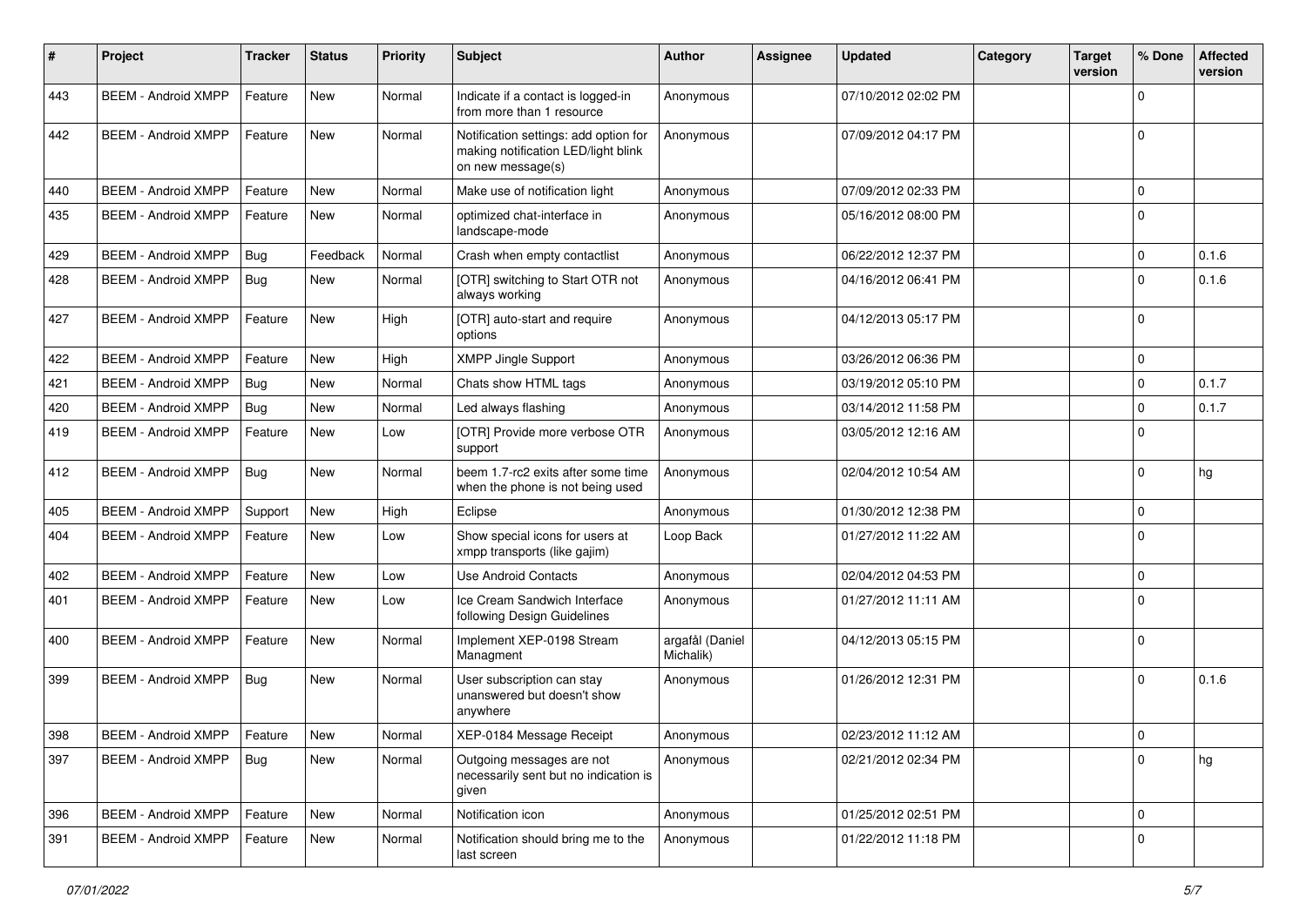| $\#$ | Project                    | <b>Tracker</b> | <b>Status</b> | <b>Priority</b> | Subject                                                                         | <b>Author</b>       | <b>Assignee</b>        | <b>Updated</b>      | Category | <b>Target</b><br>version | % Done      | <b>Affected</b><br>version |
|------|----------------------------|----------------|---------------|-----------------|---------------------------------------------------------------------------------|---------------------|------------------------|---------------------|----------|--------------------------|-------------|----------------------------|
| 390  | <b>BEEM - Android XMPP</b> | Bug            | <b>New</b>    | Normal          | Force close upon receiving<br>message                                           | Anonymous           |                        | 01/22/2012 10:41 PM |          |                          | $\mathbf 0$ | hg                         |
| 389  | <b>BEEM - Android XMPP</b> | Bug            | New           | Normal          | Chat window not updating                                                        | Anonymous           |                        | 02/21/2012 02:34 PM |          |                          | $\Omega$    | 0.1.6                      |
| 375  | <b>BEEM - Android XMPP</b> | Bug            | <b>New</b>    | Normal          | stack error upon logging                                                        | Anonymous           |                        | 09/28/2011 05:37 PM |          |                          | $\Omega$    | 0.1.6                      |
| 372  | <b>BEEM - Android XMPP</b> | Support        | New           | Normal          | call voip fails                                                                 | Anonymous           |                        | 02/21/2012 02:37 PM |          |                          | $\mathbf 0$ |                            |
| 371  | <b>BEEM - Android XMPP</b> | Support        | <b>New</b>    | Normal          | How can I get BEEM-Jingle works?                                                | Anonymous           | Nikita Kozlov          | 02/21/2012 02:36 PM |          |                          | $\mathbf 0$ |                            |
| 370  | <b>BEEM - Android XMPP</b> | Feature        | <b>New</b>    | Normal          | file transfer/sharing feature                                                   | Anonymous           |                        | 08/11/2011 04:54 PM |          |                          | $\mathbf 0$ |                            |
| 369  | <b>BEEM - Android XMPP</b> | Support        | Feedback      | Normal          | xmpp connection adapter<br>connection closed on Error !                         | Anonymous           |                        | 06/22/2012 11:56 AM |          |                          | $\Omega$    |                            |
| 367  | <b>BEEM - Android XMPP</b> | Bug            | <b>New</b>    | Normal          | Activity<br>com.beem.project.beem.ui.LoginAni<br>m has leaked ServiceConnection | Anonymous           |                        | 07/17/2011 01:10 AM |          |                          | $\Omega$    | hg                         |
| 363  | <b>BEEM - Android XMPP</b> | Bug            | <b>New</b>    | Normal          | all contact delete error                                                        | Anonymous           |                        | 02/21/2012 02:34 PM |          |                          | $\mathbf 0$ | 0.1.x                      |
| 362  | <b>BEEM - Android XMPP</b> | Support        | New           | High            | Auto connect                                                                    | Anonymous           |                        | 06/29/2011 03:21 AM |          |                          | $\Omega$    |                            |
| 359  | <b>BEEM - Android XMPP</b> | Feature        | <b>New</b>    | Normal          | Alternative group view                                                          | Anonymous           |                        | 06/12/2011 02:47 PM |          |                          | $\mathbf 0$ |                            |
| 358  | <b>BEEM - Android XMPP</b> | Feature        | <b>New</b>    | Normal          | Managing Transports                                                             | Anonymous           |                        | 06/07/2011 11:06 AM |          |                          | $\mathbf 0$ |                            |
| 357  | <b>BEEM - Android XMPP</b> | Bug            | New           | Normal          | Opened Chats displays Duplicate<br>entries                                      | Anonymous           |                        | 05/23/2011 01:04 PM |          |                          | $\Omega$    | 0.1.5                      |
| 355  | <b>BEEM - Android XMPP</b> | Feature        | <b>New</b>    | Normal          | Jingle                                                                          | Anonymous           |                        | 02/21/2012 02:35 PM |          |                          | $\mathbf 0$ |                            |
| 354  | <b>BEEM - Android XMPP</b> | <b>Bug</b>     | New           | Normal          | History disappears - disconnects,<br>exits, or closes conversation<br>window    | Anonymous           |                        | 04/24/2011 03:02 PM |          |                          | $\Omega$    | hg                         |
| 348  | <b>BEEM - Android XMPP</b> | Feature        | <b>New</b>    | Normal          | time-out feature                                                                | Anonymous           |                        | 03/09/2011 11:02 AM |          |                          | $\mathbf 0$ |                            |
| 335  | <b>BEEM - Android XMPP</b> | Feature        | <b>New</b>    | Normal          | Auto login on phone startup                                                     | Anonymous           |                        | 01/14/2011 01:22 AM |          |                          | $\mathbf 0$ |                            |
| 333  | <b>BEEM - Android XMPP</b> | Feature        | <b>New</b>    | Low             | XEP-0184 Message Receipt                                                        | Anonymous           |                        | 09/26/2011 09:38 PM |          |                          | $\mathbf 0$ |                            |
| 318  | <b>BEEM - Android XMPP</b> | <b>Bug</b>     | New           | Normal          | Crash on update of many contact                                                 | Anonymous           |                        | 11/24/2010 01:06 PM |          |                          | $\mathbf 0$ | 0.1.x                      |
| 306  | <b>BEEM - Android XMPP</b> | Feature        | New           | Normal          | Notification while BEEM is focused                                              | Anonymous           |                        | 10/17/2010 06:18 AM |          |                          | $\mathbf 0$ |                            |
| 294  | <b>BEEM - Android XMPP</b> | Feature        | New           | Normal          | Chat windows change chat<br>windows methode                                     | Anonymous           |                        | 08/20/2010 02:47 PM |          |                          | $\Omega$    |                            |
| 278  | <b>BEEM - Android XMPP</b> | Feature        | Feedback      | Normal          | Status in ongoing                                                               | Whatcha<br>Computer |                        | 08/27/2010 07:33 PM |          |                          | $\mathbf 0$ |                            |
| 270  | <b>BEEM - Android XMPP</b> | Bug            | Assigned      | Normal          | Beem does not reconnect<br>automatically                                        | Jerome M.           | Frédéric<br>Barthéléry | 06/14/2010 10:26 PM |          |                          | $\mathbf 0$ | 0.1.x                      |
| 265  | <b>BEEM - Android XMPP</b> | Feature        | New           | Low             | Start on phone boot                                                             | Anonymous           |                        | 02/23/2012 11:08 AM |          |                          | $\mathbf 0$ |                            |
| 219  | <b>BEEM - Android XMPP</b> | Feature        | New           | Normal          | MetaContact [XEP-0209]                                                          | Vincent<br>Véronis  |                        | 11/20/2009 12:54 AM |          |                          | $\mathbf 0$ |                            |